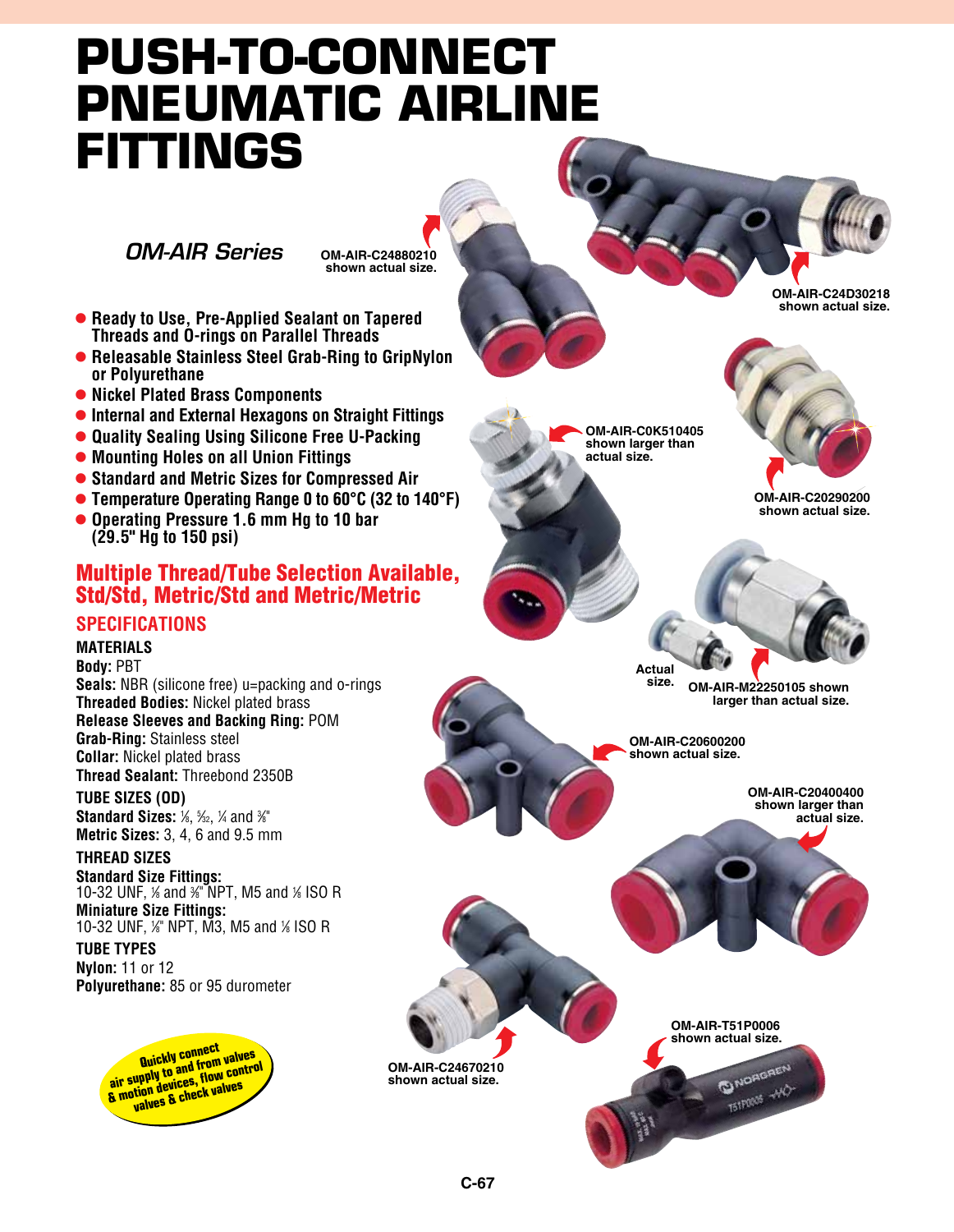#### **Method of Assembly**





- **1. Ensure that the end tube is cut square and is free from burrs.**
- **2. Push the tube through the release ring button and grab ring into the fitting.**
- **1. Impact Resistant PBT Body in Black for Pneufit® C and Light Gray for Pneufit® M.**
- **2. Release Buttons are Red for Metric, Grey for Inch, and Light Grey Oval for Pneufit® M.**
- **3. Stainless Steel Grab Ring with Special Design to Retain Softer Tube and Provide Easy Releasability.**
- **4. Silicon Free U-Packing Provides Leak Tight Tube Seal Under Side Loading.**
- **5. Stem Seal Provides Leak Tight 360° Swivel Connection.**
- **6. Nickel Plated Brass Threads and Notches on Hex to Signify NPT.**
- **7. Pre-Applied Thread Sealant on Tapered Threads and Recessed Captive O-Ring on Parallel Threads.**



**3. Push the tube firmly through the 'O' ring until it bottoms on the tube stop, then pull back.**



**4. To disconnect, push the tube into the fitting, hold down the release button and withdraw the tube.**



|                   | <b>To Order</b>                                                              |                                         |                             |  |
|-------------------|------------------------------------------------------------------------------|-----------------------------------------|-----------------------------|--|
| Shown larger than | MALE STRAIGHT ADAPTOR (INTERNAL AND EXTERNAL HEX)<br>MODEL NO. THREAD THREAD |                                         | <b>TUBE OD</b>              |  |
| actual size.      | OM-AIR-C24250210                                                             | 10-32 UNF                               | $\frac{5}{32}$ ", 4 mm      |  |
|                   | OM-AIR-C24250410                                                             | 10-32 UNF                               | $\frac{1}{4}$               |  |
|                   | OM-AIR-C24250218                                                             | $\frac{1}{8}$ NPT                       | $\frac{5}{32}$ ", 4 mm      |  |
|                   | <b>OM-AIR-C24250418</b>                                                      | $%$ NPT                                 | $\frac{1}{4}$ <sup>11</sup> |  |
|                   | <b>OM-AIR-C24250618</b>                                                      | $%$ NPT                                 | $\frac{3}{8}$ <sup>II</sup> |  |
|                   | <b>OM-AIR-C24250228</b>                                                      | $\frac{1}{4}$ NPT                       | $\frac{5}{32}$ ", 4 mm      |  |
|                   | <b>OM-AIR-C24250428</b>                                                      | $\frac{1}{4}$ NPT                       | $\frac{1}{4}$               |  |
|                   | <b>OM-AIR-C24250628</b>                                                      | 1/4 NPT                                 | $\frac{3}{8}$ <sup>II</sup> |  |
|                   | <b>OM-AIR-C24250238</b>                                                      | $%$ NPT                                 | $\frac{5}{32}$ ", 4 mm      |  |
|                   | <b>OM-AIR-C24250438</b>                                                      | $%$ NPT                                 | $\frac{1}{4}$ <sup>11</sup> |  |
|                   | <b>OM-AIR-C24250638</b>                                                      | $%$ NPT                                 | $\frac{3}{8}$ <sup>11</sup> |  |
|                   | <b>OM-AIR-C24250648</b>                                                      | $%$ NPT                                 | $\frac{3}{8}$ <sup>11</sup> |  |
|                   | OM-AIR-C02250405                                                             | M <sub>5</sub>                          | $\frac{5}{32}$ ", 4 mm      |  |
|                   | OM-AIR-C02250605                                                             | M <sub>5</sub>                          | 6 mm                        |  |
|                   | <b>OM-AIR-C01250428</b>                                                      | $R\frac{1}{4}$                          | $\frac{5}{32}$ ", 4 mm      |  |
|                   | <b>OM-AIR-C01250628</b>                                                      | $R\frac{1}{4}$                          | 6 mm                        |  |
|                   | <b>OM-AIR-C01250828</b>                                                      | $R\frac{1}{4}$                          | 8 mm                        |  |
|                   | <b>OM-AIR-C21250428</b>                                                      | $R\frac{1}{4}$                          | $\frac{1}{4}$               |  |
|                   | <b>OM-AIR-C21250628</b>                                                      | $R\frac{1}{4}$                          | $\frac{3}{8}$ <sup>II</sup> |  |
|                   | <b>OM-AIR-C01250418</b>                                                      | $R\%$                                   | $\frac{5}{22}$ ", 4 mm      |  |
|                   | <b>OM-AIR-C01250618</b>                                                      | $R\%$                                   | 6 mm                        |  |
|                   | OM-AIR-C21250418                                                             | $R\%$                                   | $\frac{1}{4}$               |  |
|                   | <b>OM-AIR-C01250848</b>                                                      | $R$ <sup><math>\frac{1}{2}</math></sup> | 8 mm                        |  |
|                   |                                                                              |                                         |                             |  |

**C-68** *Ordering Example: OM-AIR-C24250210, male straight adaptor with internal and external hex with 10-32 UNF threads for use with 4 mm or 5 ⁄32" tubing.*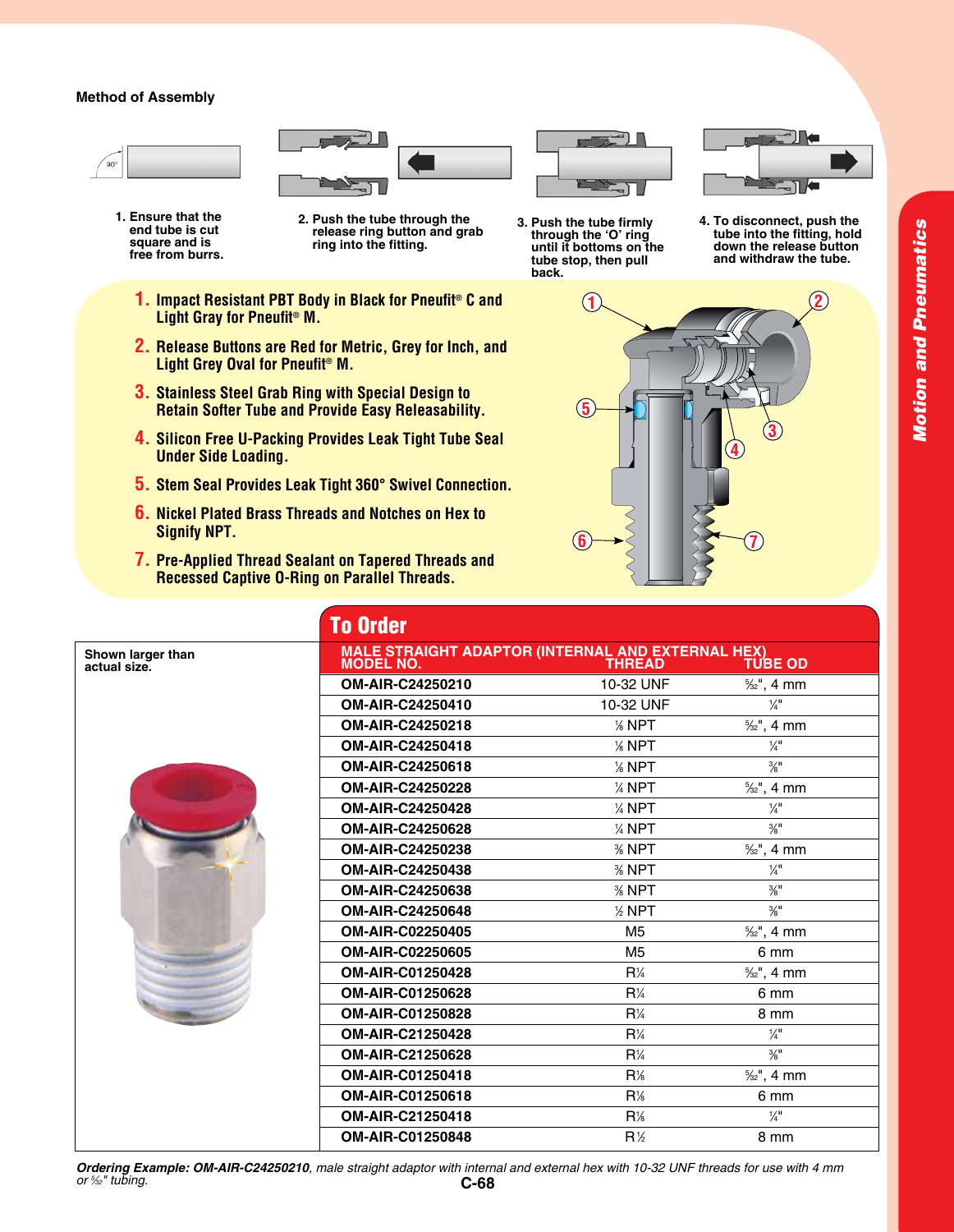| All models shown<br>larger than actual size. | <b>To Order</b>                                             |                                                |                               |
|----------------------------------------------|-------------------------------------------------------------|------------------------------------------------|-------------------------------|
|                                              | MINIATURE MALE STRAIGHT ADAPTOR (INTERNAL AND EXTERNAL HEX) |                                                |                               |
|                                              | <b>MODEL NO.</b>                                            | <b>THREAD</b>                                  | <b>TUBE OD</b>                |
|                                              | OM-AIR-M22250103                                            | M <sub>3</sub>                                 | $\frac{1}{8}$ <sup>11</sup>   |
|                                              | OM-AIR-M02250403                                            | M <sub>3</sub>                                 | $\frac{5}{32}$ ", 4 mm        |
|                                              | <b>OM-AIR-M02250303</b>                                     | M <sub>3</sub>                                 | 3 mm                          |
|                                              | OM-AIR-M02250306                                            | M <sub>5</sub>                                 | 3 mm                          |
|                                              | <b>OM-AIR-M02250405</b>                                     | M <sub>5</sub>                                 | $\frac{5}{32}$ ", 4 mm        |
|                                              | OM-AIR-M22250105                                            | M <sub>5</sub>                                 | $\frac{1}{8}$                 |
|                                              | OM-AIR-M24250110                                            | 10-32 UNF                                      | $\frac{1}{8}$                 |
|                                              | OM-AIR-M24250210                                            | 10-32 UNF                                      | $\frac{5}{32}$ ", 4 mm        |
|                                              | <b>MALE STRAIGHT ADAPTOR (INTERNAL HEX)</b>                 |                                                |                               |
|                                              | <b>OM-AIR-C242A0210</b>                                     | 10-32 UNF                                      | $\frac{5}{32}$ ", 4 mm        |
|                                              | <b>OM-AIR-C242A0410</b>                                     | 10-32 UNF                                      | $\frac{1}{4}$ <sup>11</sup>   |
|                                              | <b>OM-AIR-C242A0218</b>                                     | % NPT                                          | $\frac{5}{32}$ ", 4 mm        |
|                                              | <b>OM-AIR-C242A0418</b>                                     | % NPT                                          | $\frac{1}{4}$ <sup>11</sup>   |
|                                              | <b>OM-AIR-C242A0618</b>                                     | % NPT                                          | $\frac{3}{8}$ <sup>11</sup>   |
|                                              | <b>OM-AIR-C022A0405</b>                                     | M <sub>5</sub>                                 | $\frac{5}{32}$ ", 4 mm        |
|                                              | <b>OM-AIR-C022A0605</b>                                     | M <sub>5</sub>                                 | 6 mm                          |
|                                              | <b>OM-AIR-M222A0405</b>                                     | M <sub>5</sub>                                 | $\frac{1}{4}$                 |
|                                              | <b>OM-AIR-C012A0418</b>                                     | $R\%$                                          | $\frac{5}{32}$ ", 4 mm        |
|                                              | <b>OM-AIR-C012A0618</b>                                     | $R\%$                                          | 6 mm                          |
|                                              | <b>OM-AIR-C212A0418</b>                                     | $R\%$                                          | $\frac{1}{4}$ <sup>11</sup>   |
|                                              |                                                             | MINIATURE MALE STRAIGHT ADAPTOR (INTERNAL HEX) |                               |
|                                              | <b>OM-AIR-M242A0110</b>                                     | 10-32 UNF                                      | $\frac{1}{8}$                 |
|                                              | <b>OM-AIR-M242A0210</b>                                     | 10-32 UNF                                      | $\frac{5}{32}$ $\blacksquare$ |
|                                              | <b>OM-AIR-M222A0103</b>                                     | M <sub>3</sub>                                 | $\frac{1}{8}$                 |
|                                              | <b>OM-AIR-M022A0303</b>                                     | M <sub>3</sub>                                 | $3 \, \text{mm}$              |
|                                              | <b>OM-AIR-M022A0403</b>                                     | M <sub>3</sub>                                 | 4 mm                          |
|                                              | <b>OM-AIR-M022A0305</b>                                     | M <sub>5</sub>                                 | 3 mm                          |
|                                              | <b>OM-AIR-M012A0418</b>                                     | $R\%$                                          | 4 mm                          |
|                                              | <b>FEMALE STRAIGHT ADAPTOR</b>                              |                                                |                               |
|                                              | <b>OM-AIR-C24260218</b>                                     | % NPT                                          | $\frac{5}{32}$ ", 4 mm        |
|                                              | OM-AIR-C24260418                                            | % NPT                                          | $\frac{1}{4}$ <sup>11</sup>   |
|                                              | OM-AIR-C24260228                                            | % NPT                                          | $\frac{5}{32}$ ", 4 mm        |
|                                              | <b>OM-AIR-C24260428</b>                                     | % NPT                                          | $\frac{1}{4}$                 |
|                                              | OM-AIR-C24260628                                            | % NPT                                          | $\frac{3}{8}$ <sup>11</sup>   |
|                                              | <b>OM-AIR-C24260438</b>                                     | % NPT                                          | $\frac{1}{4}$                 |
|                                              | OM-AIR-C24260638                                            | $%$ NPT                                        | $\frac{3}{8}$ <sup>11</sup>   |
|                                              | <b>OM-AIR-C24260648</b>                                     | $%$ NPT                                        | $\frac{3}{8}$ <sup>11</sup>   |
|                                              | <b>OM-AIR-C02260428</b>                                     | ¼G                                             | 4 mm                          |
|                                              | <b>OM-AIR-C02260628</b>                                     | ¼G                                             | 6 mm                          |
|                                              | <b>OM-AIR-C02260828</b>                                     | ¼G                                             | 8 mm                          |
|                                              | <b>OM-AIR-C21260428</b>                                     | ¼G                                             | $\frac{1}{4}$ <sup>11</sup>   |
|                                              | <b>OM-AIR-C02260848</b>                                     | 1⁄2G                                           | 8 mm                          |

*Ordering Example: OM-AIR-C022A0405, male straight adaptor with internal hex, narrow diameter for confined areas, use hex wrench to install; M5 threads for use with either 4 mm or 5 ⁄32" tubing.*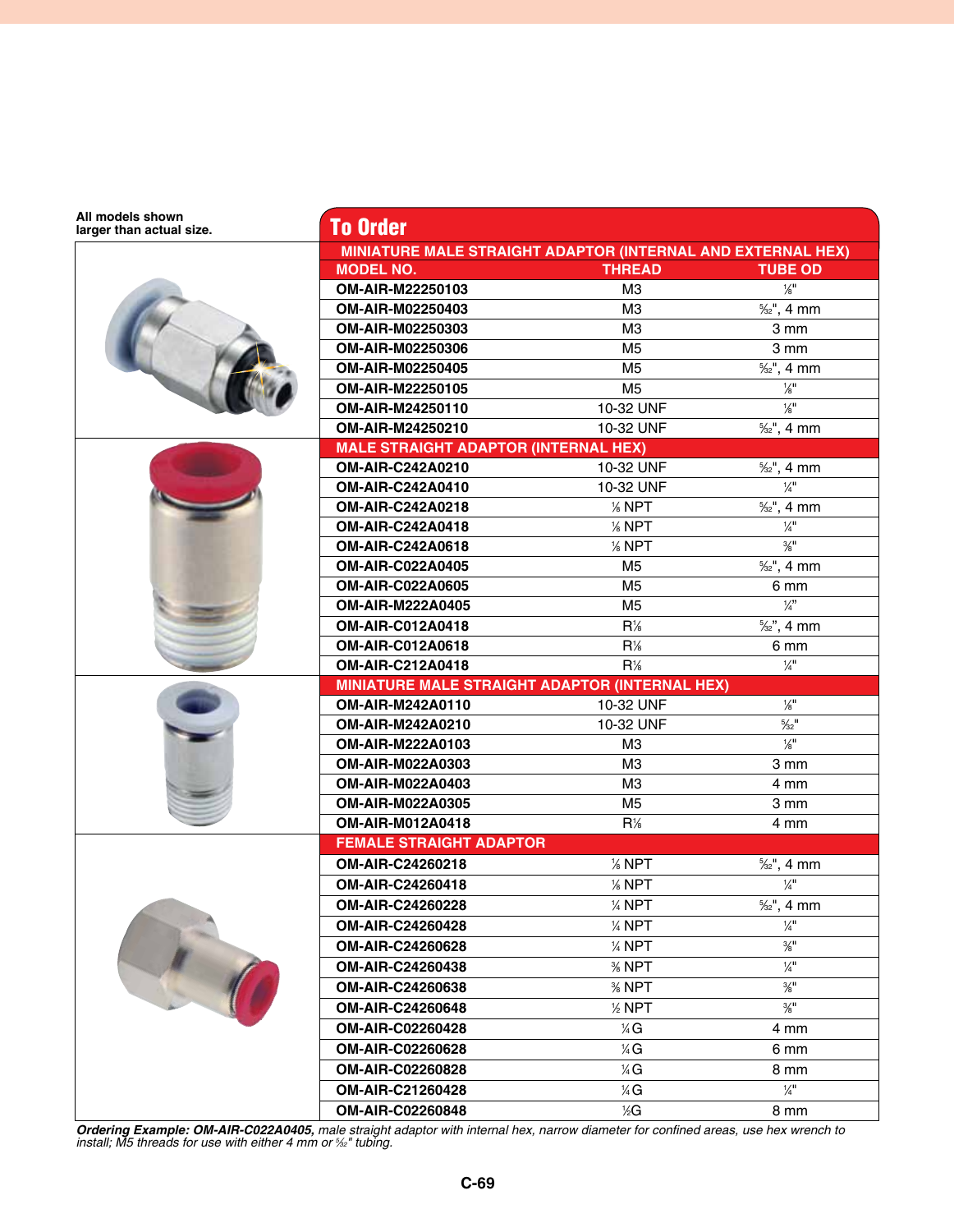| All models shown<br>larger than actual size. | <b>To Order</b>           |                |                                       |  |
|----------------------------------------------|---------------------------|----------------|---------------------------------------|--|
|                                              | 90° SWIVEL ELBOW EXTENDED |                |                                       |  |
|                                              | <b>MODEL NO.</b>          | <b>THREAD</b>  | <b>TUBE OD</b>                        |  |
|                                              | OM-AIR-C24540210          | 10-32 UNF      | $\frac{1}{2}$ / <sub>32</sub> ", 4 mm |  |
|                                              | OM-AIR-C24540410          | 10-32 UNF      | $\frac{1}{4}$ <sup>11</sup>           |  |
|                                              | <b>OM-AIR-C24540218</b>   | % NPT          | $\frac{5}{32}$ ", 4 mm                |  |
|                                              | <b>OM-AIR-C24540418</b>   | % NPT          | $\frac{1}{4}$ <sup>11</sup>           |  |
|                                              | <b>OM-AIR-C24540228</b>   | % NPT          | $\frac{5}{32}$ ", 4 mm                |  |
|                                              | <b>OM-AIR-C24540428</b>   | % NPT          | $\frac{1}{4}$                         |  |
|                                              | <b>OM-AIR-C24540628</b>   | 1/4 NPT        | $\frac{3}{8}$ <sup>11</sup>           |  |
|                                              | <b>OM-AIR-C24540438</b>   | $%$ NPT        | $\frac{1}{4}$ <sup>11</sup>           |  |
|                                              | OM-AIR-C24540638          | % NPT          | $\frac{3}{8}$ <sup>11</sup>           |  |
|                                              | <b>OM-AIR-C24540648</b>   | % NPT          | $\frac{3}{8}$ <sup>11</sup>           |  |
|                                              | <b>OM-AIR-C22540205</b>   | M <sub>5</sub> | $\frac{5}{32}$ ", 4 mm                |  |
|                                              | <b>OM-AIR-C22540405</b>   | M5             | $\frac{1}{4}$                         |  |
|                                              | <b>OM-AIR-C02540605</b>   | M <sub>5</sub> | 6 mm                                  |  |
|                                              | <b>OM-AIR-C01540418</b>   | $R\%$          | $\frac{5}{32}$ ", 4 mm                |  |
|                                              | OM-AIR-C21540418          | $R\frac{1}{8}$ | $\frac{1}{4}$                         |  |
|                                              | <b>OM-AIR-C01540618</b>   | $R\%$          | 6 mm                                  |  |
|                                              | <b>OM-AIR-C01540428</b>   | $R\frac{1}{4}$ | $\frac{5}{32}$ ", 4 mm                |  |
|                                              | OM-AIR-C21540428          | $R\frac{1}{4}$ | $\frac{1}{4}$                         |  |
|                                              | <b>OM-AIR-C01540628</b>   | $R\%$          | 6 mm                                  |  |
|                                              | <b>OM-AIR-C01540828</b>   | $R\frac{1}{4}$ | 8 mm                                  |  |
|                                              | <b>OM-AIR-C01540848</b>   | $R\frac{1}{2}$ | 8 mm                                  |  |
|                                              | 90° SWIVEL ELBOW          |                |                                       |  |
|                                              | OM-AIR-C24470210          | 10-32 UNF      | $\frac{5}{32}$ ", 4 mm                |  |
|                                              | <b>OM-AIR-C24470410</b>   | 10-32 UNF      | $\frac{1}{4}$ <sup>11</sup>           |  |
|                                              | <b>OM-AIR-C24470218</b>   | % NPT          | $\frac{5}{32}$ ", 4 mm                |  |
|                                              | <b>OM-AIR-C24470418</b>   | % NPT          | $\frac{1}{4}$ <sup>11</sup>           |  |
|                                              | <b>OM-AIR-C24470228</b>   | % NPT          | $\frac{5}{32}$ ", 4 mm                |  |
|                                              | <b>OM-AIR-C24470428</b>   | % NPT          | $\frac{1}{4}$                         |  |
|                                              | <b>OM-AIR-C24470628</b>   | % NPT          | $\frac{3}{8}$ II                      |  |
|                                              | <b>OM-AIR-C24470438</b>   | % NPT          | $\frac{1}{4}$                         |  |
|                                              | OM-AIR-C24470638          | $%$ NPT        | 3/11                                  |  |
|                                              | <b>OM-AIR-C24470648</b>   | % NPT          | $\frac{3}{8}$ <sup>11</sup>           |  |
|                                              | <b>OM-AIR-C02470405</b>   | M5             | $\frac{5}{32}$ ", 4 mm                |  |
|                                              | <b>OM-AIR-C02470605</b>   | M5             | 6 mm                                  |  |
|                                              | <b>OM-AIR-C01470418</b>   | $R\%$          | $\frac{5}{32}$ ", 4 mm                |  |
|                                              | <b>OM-AIR-C01470618</b>   | $R\%$          | 6 mm                                  |  |
|                                              | <b>OM-AIR-C21470418</b>   | $R$ %          | $\frac{1}{4}$ "                       |  |
|                                              | <b>OM-AIR-C01470428</b>   | $R\frac{1}{4}$ | $\frac{5}{32}$ ", 4 mm                |  |
|                                              | <b>OM-AIR-C01470628</b>   | $R\frac{1}{4}$ | 6 mm                                  |  |
|                                              | <b>OM-AIR-C01470828</b>   | $R\frac{1}{4}$ | 8 mm                                  |  |
|                                              | <b>OM-AIR-C21470428</b>   | $R\frac{1}{4}$ | $\frac{1}{4}$                         |  |
|                                              | <b>OM-AIR-C21470628</b>   | $R\frac{1}{4}$ | $\frac{3}{8}$ <sup>11</sup>           |  |
|                                              | <b>OM-AIR-C01471048</b>   | $R\frac{1}{2}$ | 8 mm                                  |  |

*Ordering Example: OM-AIR-C02470405, 90° swivel elbow with M5 threads for use with 4 mm or 5 ⁄32" tubing.*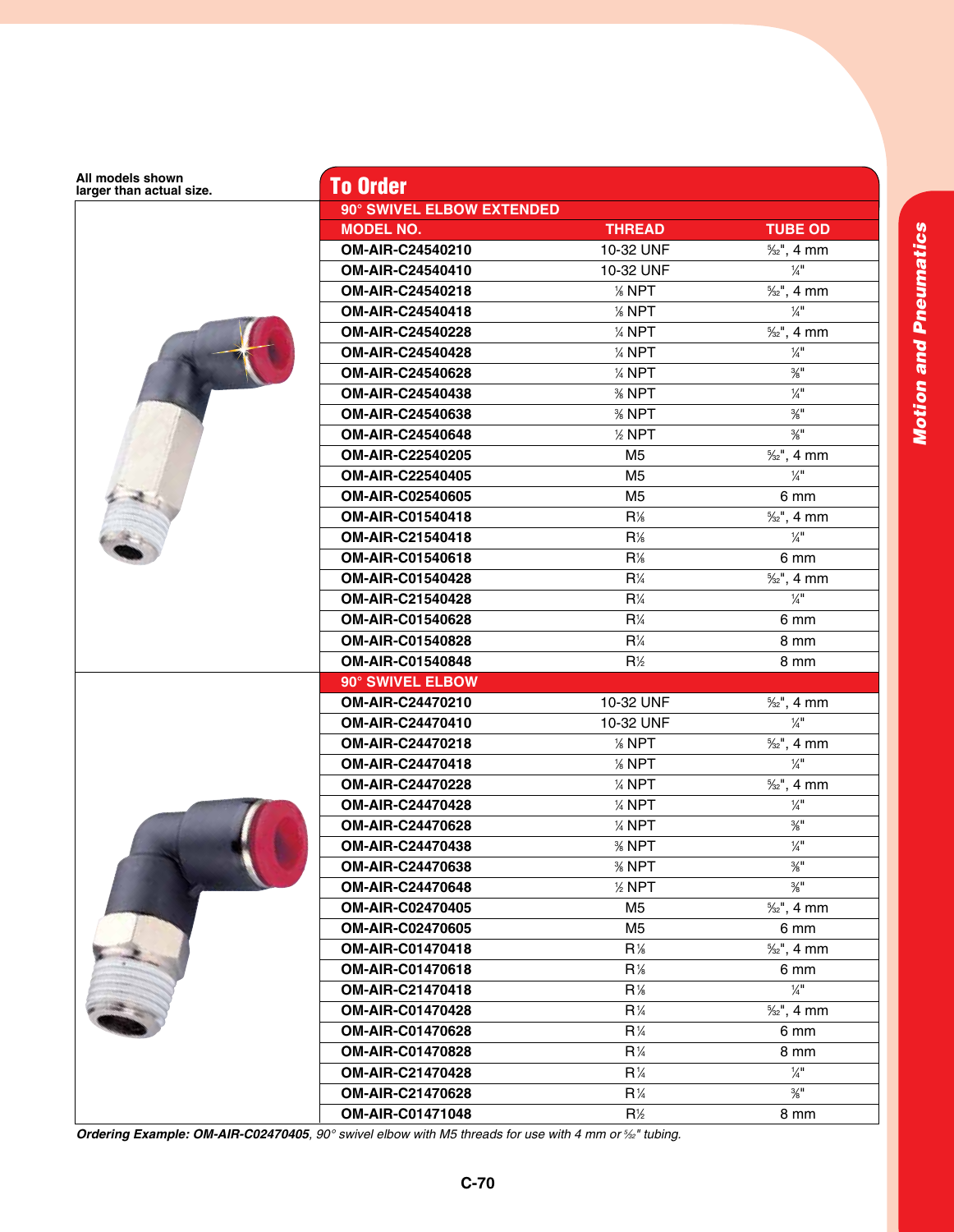| All models shown<br>larger than actual size. | <b>To Order</b>                      |                         |                                       |
|----------------------------------------------|--------------------------------------|-------------------------|---------------------------------------|
|                                              | <b>MINIATURE 90° SWIVEL ELBOW</b>    |                         |                                       |
|                                              | <b>MODEL NO.</b>                     | <b>THREAD</b>           | <b>TUBE OD</b>                        |
|                                              | OM-AIR-M24470110                     | 10-32 UNF               | $\frac{1}{8}$ <sup>11</sup>           |
|                                              | OM-AIR-M24470210                     | 10-32 UNF               | $\frac{5}{32}$ ", 4 mm                |
|                                              | <b>OM-AIR-M02470303</b>              | M <sub>3</sub>          | 3 mm                                  |
|                                              | OM-AIR-M02470403                     | M <sub>3</sub>          | $\frac{5}{32}$ ", 4 mm                |
|                                              | <b>OM-AIR-M22470103</b>              | MЗ                      | $\frac{1}{8}$                         |
|                                              | OM-AIR-M02470305                     | M <sub>5</sub>          | 3 mm                                  |
|                                              | OM-AIR-M02470405                     | M <sub>5</sub>          | $\frac{5}{32}$ ", 4 mm                |
|                                              | OM-AIR-M22470105                     | M5                      | $\frac{1}{8}$ <sup>11</sup>           |
|                                              | <b>OM-AIR-M22470405</b>              | M <sub>5</sub>          | $\frac{1}{4}$                         |
|                                              | OM-AIR-M01470418                     | $R\%$                   | $\frac{5}{32}$ ", 4 mm                |
|                                              | 90° SWIVEL ELBOW FEMALE              |                         |                                       |
|                                              | OM-AIR-C24480410                     | 10-32 UNF               | $\frac{1}{4}$                         |
|                                              | OM-AIR-C24480210                     | 10-32 UNF               | $\frac{1}{2}$ % <sub>2</sub> ", 4 mm  |
|                                              | <b>OM-AIR-C24480418</b>              | % NPT                   | $\frac{1}{4}$ <sup>11</sup>           |
|                                              | OM-AIR-C24480218                     | % NPT                   | $\frac{1}{2}$ / <sub>32</sub> ", 4 mm |
|                                              | <b>OM-AIR-C24480428</b>              | $\frac{1}{4}$ NPT       | $\frac{1}{4}$                         |
|                                              | OM-AIR-C24480628                     | $\frac{1}{4}$ NPT       | $\frac{3}{8}$ <sup>11</sup>           |
|                                              | <b>OM-AIR-C24480228</b>              | $\frac{1}{4}$ NPT       | $\frac{5}{32}$ ", 4 mm                |
|                                              | OM-AIR-C24480438                     | $%$ NPT                 | $\frac{1}{4}$ <sup>11</sup>           |
|                                              | <b>OM-AIR-C24480648</b>              | $%$ NPT                 | $\frac{3}{8}$ <sup>II</sup>           |
|                                              | <b>OM-AIR-C02480405</b>              | M5                      | $\frac{1}{2}$ / <sub>32</sub> ", 4 mm |
|                                              | <b>OM-AIR-C02480605</b>              | M <sub>5</sub>          | 6 mm                                  |
|                                              | <b>OM-AIR-C01480418</b>              | $R\%$                   | $\frac{5}{32}$ ", 4 mm                |
|                                              | <b>OM-AIR-C01480618</b>              | $R\%$                   | 6 mm                                  |
|                                              | OM-AIR-C01480818                     | $R\%$                   | 8 mm                                  |
|                                              | <b>OM-AIR-C01480428</b>              | $R\%$                   | $\frac{5}{32}$ ", 4 mm                |
|                                              | <b>OM-AIR-C01480628</b>              | $R\frac{1}{4}$          | 6 mm                                  |
|                                              | OM-AIR-C01480828                     | $R\frac{1}{4}$          | 8 mm                                  |
|                                              | <b>SWIVEL SIDE TEE ADAPTOR</b>       |                         |                                       |
|                                              | OM-AIR-C24680210                     | 10-32 UNF               | $\frac{5}{32}$ ", 4 mm                |
|                                              | <b>OM-AIR-C24680410</b>              | 10-32 UNF               | $\frac{1}{4}$                         |
|                                              | OM-AIR-C24680218                     | % NPT                   | $\frac{5}{32}$ ", 4 mm                |
|                                              | OM-AIR-C24680618                     | % NPT                   | $\frac{3}{8}$ <sup>II</sup>           |
|                                              | OM-AIR-C24680228                     | % NPT                   | $\frac{5}{32}$ ", 4 mm                |
|                                              | <b>OM-AIR-C24680428</b>              | % NPT                   | $\frac{1}{4}$                         |
|                                              | <b>OM-AIR-C24680628</b>              | % NPT                   | $\frac{3}{8}$ <sup>11</sup>           |
|                                              | <b>OM-AIR-C24680648</b>              | % NPT                   | $\frac{3}{8}$ <sup>11</sup>           |
|                                              | <b>OM-AIR-C02680405</b>              | M5                      | $\frac{5}{32}$ ", 4 mm                |
|                                              | OM-AIR-C02680605<br>OM-AIR-C01680418 | M <sub>5</sub><br>$R\%$ | 6 mm                                  |
|                                              | <b>OM-AIR-C01680618</b>              | $R\frac{1}{8}$          | $\frac{5}{32}$ ", 4 mm<br>6 mm        |
|                                              | <b>OM-AIR-C01680428</b>              | $R\frac{1}{4}$          | $\frac{5}{32}$ ", 4 mm                |
|                                              | OM-AIR-C01680628                     | $R\frac{1}{4}$          | 6 mm                                  |
|                                              | <b>OM-AIR-C01680828</b>              | $R\frac{1}{4}$          | 8 mm                                  |
|                                              | <b>OM-AIR-C21680428</b>              | $R\frac{1}{4}$          | $\frac{1}{4}$                         |
|                                              | <b>OM-AIR-C01680848</b>              | $R\%$                   | 8 mm                                  |
|                                              |                                      |                         |                                       |

*Ordering Example: OM-AIR-M02470405, miniature 900 swivel elbow with a M5 thread for use with 5 ⁄32" or 4 mm tubing.*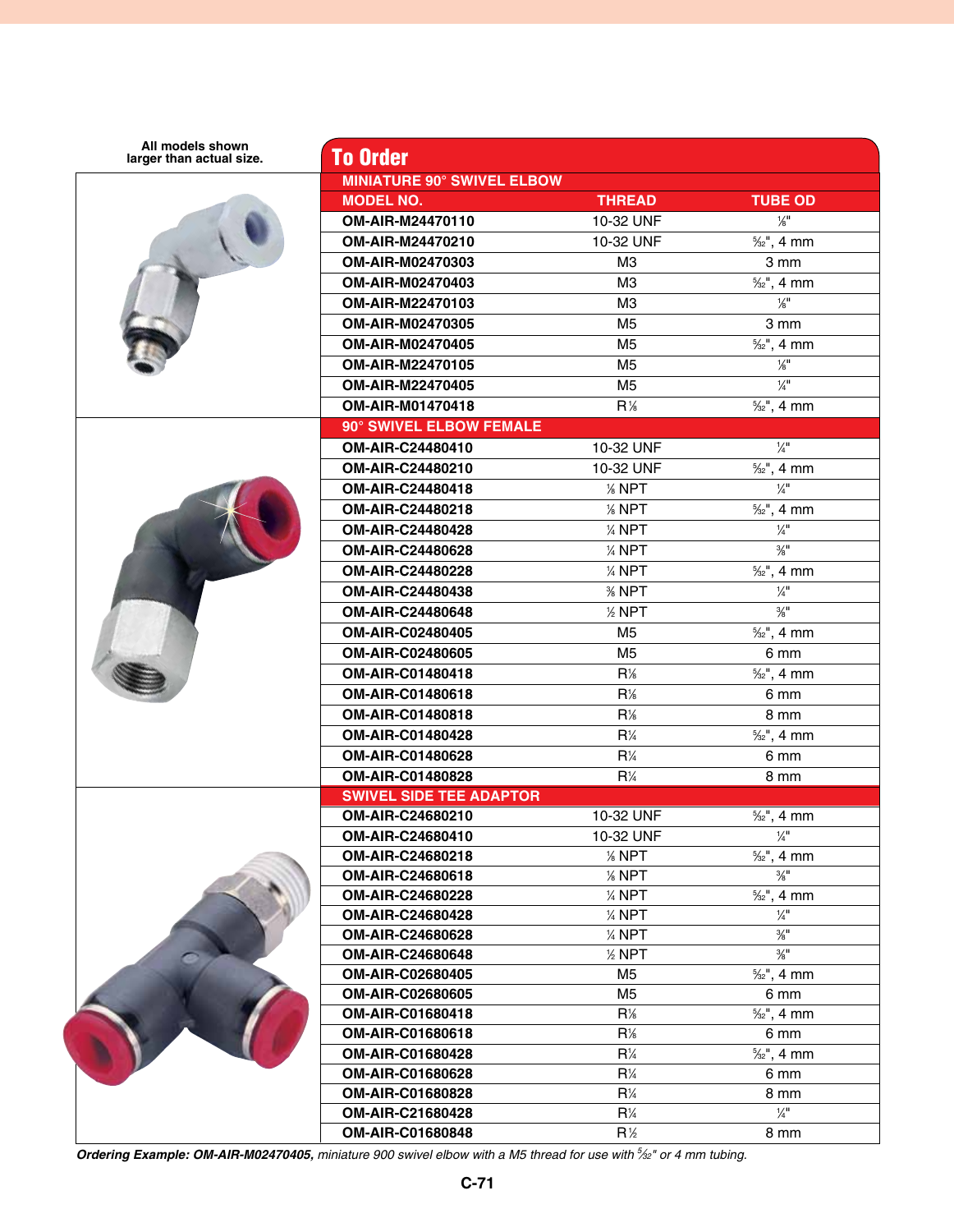| All models shown<br>larger than actual size. | <b>To Order</b>           |                                           |                                               |
|----------------------------------------------|---------------------------|-------------------------------------------|-----------------------------------------------|
|                                              | <b>SWIVEL TEE ADAPTOR</b> |                                           |                                               |
|                                              | <b>MODEL NO.</b>          | <b>THREAD</b>                             | <b>TUBE OD</b>                                |
|                                              | OM-AIR-C24670210          | 10-32 UNF                                 | $\frac{5}{32}$ ", 4 mm                        |
|                                              | OM-AIR-C24670218          | % NPT                                     | $\frac{5}{32}$ ", 4 mm                        |
|                                              | <b>OM-AIR-C24670228</b>   | % NPT                                     | $\frac{5}{32}$ ", 4 mm                        |
|                                              | <b>OM-AIR-C24670428</b>   | $\%$ NPT                                  | $\frac{1}{4}$                                 |
|                                              | OM-AIR-C24670628          | $\frac{1}{4}$ NPT                         | $\frac{3}{8}$ <sup>11</sup>                   |
|                                              | OM-AIR-C24670648          | $\frac{1}{2}$ NPT                         | $\frac{3}{8}$ <sup>11</sup>                   |
|                                              | OM-AIR-C24670638          | % NPT                                     | $\frac{3}{8}$ <sup>11</sup>                   |
|                                              | OM-AIR-C02670405          | M <sub>5</sub>                            | $\frac{5}{32}$ ", 4 mm                        |
|                                              | <b>OM-AIR-C02670605</b>   | M <sub>5</sub>                            | 6 mm                                          |
|                                              | <b>OM-AIR-C01670418</b>   | $R\%$                                     | $\frac{5}{32}$ ", 4 mm                        |
|                                              | <b>OM-AIR-C01670618</b>   | $R\%$                                     | 6 mm                                          |
|                                              | OM-AIR-C01670428          | $R\frac{1}{4}$                            | $\frac{5}{32}$ ", 4 mm                        |
|                                              | OM-AIR-C01670628          | $R\frac{1}{4}$                            | 6 mm                                          |
|                                              | OM-AIR-C01670828          | $R\frac{1}{4}$                            | 8 mm                                          |
|                                              | OM-AIR-C21670428          | $R\frac{1}{4}$                            | $\frac{1}{4}$                                 |
|                                              | <b>OM-AIR-C01670848</b>   | $R$ <sup><math>\frac{\pi}{2}</math></sup> | 8 mm                                          |
|                                              | <b>SWIVEL Y ADAPTOR</b>   |                                           |                                               |
|                                              | OM-AIR-C24880210          | 10-32 UNF                                 | $\frac{5}{32}$ ", 4 mm                        |
|                                              | OM-AIR-C24880410          | 10-32 UNF                                 | $\frac{1}{4}$ <sup>11</sup>                   |
|                                              | OM-AIR-C24880218          | % NPT                                     | $\frac{1}{2}$ % <sub>2</sub> ", 4 mm          |
|                                              | <b>OM-AIR-C24880418</b>   | % NPT                                     | $\frac{1}{4}$                                 |
|                                              | OM-AIR-C24880228          | % NPT                                     | $\frac{5}{32}$ ", 4 mm                        |
|                                              | <b>OM-AIR-C24880428</b>   | $\frac{1}{4}$ NPT                         | $\frac{1}{4}$                                 |
|                                              | OM-AIR-C24880628          | % NPT                                     | $\frac{3}{8}$ <sup>11</sup>                   |
|                                              | <b>OM-AIR-C24880438</b>   | % NPT                                     | $\frac{1}{4}$                                 |
|                                              | OM-AIR-C24880638          | % NPT                                     | $\frac{3}{8}$ <sup>11</sup>                   |
|                                              | <b>OM-AIR-C24880648</b>   | $%$ NPT                                   | $\frac{3}{8}$ <sup>11</sup>                   |
|                                              | OM-AIR-C02880405          | M <sub>5</sub>                            | $\frac{5}{32}$ ", 4 mm                        |
|                                              | OM-AIR-C02880605          | M <sub>5</sub>                            | 6 mm                                          |
|                                              | <b>OM-AIR-C01880418</b>   | $R$ %                                     | $\frac{5}{32}$ ", 4 mm                        |
|                                              | <b>OM-AIR-C01880618</b>   | $R\%$                                     | 6 mm                                          |
|                                              | OM-AIR-C21880415          | $R\%$                                     | $\frac{1}{4}$                                 |
|                                              | OM-AIR-C01880428          | $R\frac{1}{4}$                            | $\frac{5}{32}$ ", 4 mm                        |
|                                              | <b>OM-AIR-C01880628</b>   | $R\frac{1}{4}$                            | 6 mm                                          |
|                                              | OM-AIR-C01880828          | $R\frac{1}{4}$                            | 8 mm                                          |
|                                              | OM-AIR-C21880428          | $R\frac{1}{4}$                            | $\frac{1}{4}$ <sup>11</sup>                   |
|                                              | OM-AIR-C21880628          | $R\frac{1}{4}$                            | $\frac{3}{8}$ <sup>11</sup>                   |
|                                              | <b>OM-AIR-C01880848</b>   | $R\frac{1}{2}$                            | 8 mm                                          |
|                                              | <b>FEMALE BULKHEAD</b>    |                                           |                                               |
|                                              | OM-AIR-C24320218          | % NPT                                     | $\frac{1}{2}$ / <sub>32</sub> <sup>"</sup> OD |
|                                              | OM-AIR-C24320418          | % NPT                                     | $\frac{1}{4}$                                 |
|                                              | <b>OM-AIR-C24320328</b>   | % NPT                                     | $\frac{3}{16}$ <sup>11</sup>                  |
|                                              | <b>OM-AIR-C24320428</b>   | 1/4 NPT                                   | $\frac{1}{4}$                                 |
|                                              | OM-AIR-C24320628          | % NPT                                     | $\frac{3}{8}$ <sup>11</sup>                   |
|                                              | OM-AIR-C24320638          | $%$ NPT                                   | $\frac{3}{8}$ <sup>11</sup>                   |
|                                              | <b>OM-AIR-C02320428</b>   | ¼G                                        | $\frac{5}{32}$ ", 4 mm                        |
|                                              | <b>OM-AIR-C02320628</b>   | ¼G                                        | 6 mm                                          |
|                                              | OM-AIR-C02320828          | ¼G                                        | 8 mm                                          |
|                                              | <b>BULKHEAD UNION</b>     |                                           |                                               |
|                                              | OM-AIR-C20290200          |                                           | $\frac{5}{32}$ ", 4 mm                        |
|                                              | OM-AIR-C20290400          |                                           | $\frac{1}{4}$ <sup>11</sup>                   |
|                                              | OM-AIR-C20290600          |                                           | $\frac{3}{8}$ <sup>11</sup>                   |
|                                              | <b>OM-AIR-C20290300</b>   |                                           | 6 <sub>mm</sub>                               |

*Ordering Example: OM-AIR-C24670428, swivel tee adaptor with 1 ⁄4 NPT threads for use with 1 ⁄4" tubing.*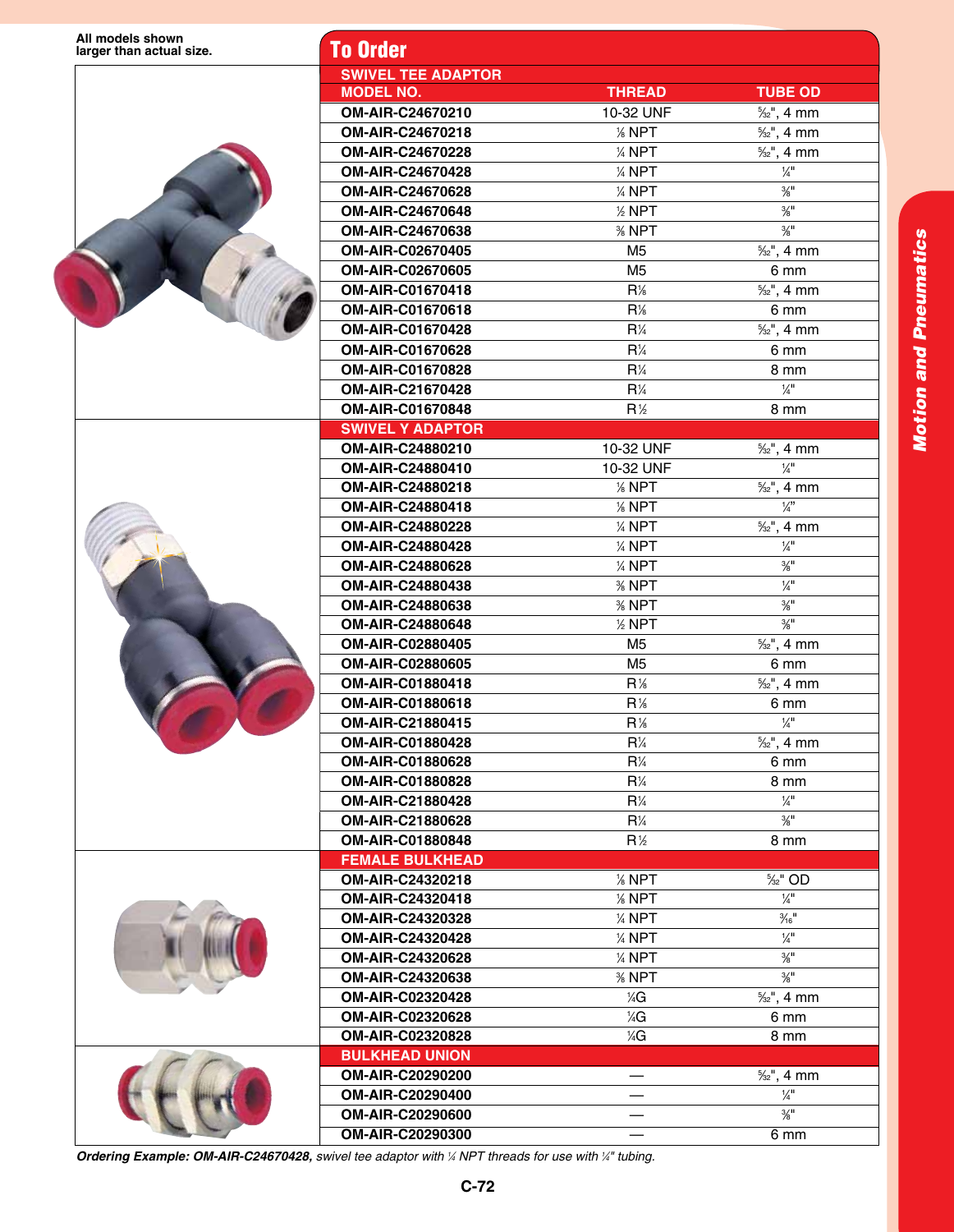**All models shown** 

| All models shown<br>larger than actual size. | <b>To Order</b>                            |                   |                             |  |
|----------------------------------------------|--------------------------------------------|-------------------|-----------------------------|--|
|                                              | <b>BANJO FLOW CONTROL (REGULATING OUT)</b> |                   |                             |  |
|                                              | <b>MODEL NO.</b>                           | <b>THREAD</b>     | <b>TUBE OD</b>              |  |
|                                              | <b>OM-AIR-C2VA00110</b>                    | 10-32 UNF         | $\frac{1}{8}$               |  |
|                                              | OM-AIR-C2VA00210                           | 10-32 UNF         | $\frac{5}{32}$ ", 4 mm      |  |
|                                              | OM-AIR-C2VA00410                           | 10-32 UNF         | $\frac{1}{4}$ <sup>11</sup> |  |
|                                              | <b>OM-AIR-C2VA00218</b>                    | % NPT             | $\frac{5}{32}$ ", 4 mm      |  |
|                                              | OM-AIR-C2VA00418                           | % NPT             | $\frac{1}{4}$ <sup>11</sup> |  |
|                                              | OM-AIR-C2VA00228                           | $\frac{1}{4}$ NPT | $\frac{5}{32}$ ", 4 mm      |  |
|                                              | OM-AIR-C2VA00428                           | $\frac{1}{4}$ NPT | $\frac{1}{4}$ <sup>11</sup> |  |
|                                              | <b>OM-AIR-C2VA00638</b>                    | % NPT             | $\frac{3}{8}$ <sup>11</sup> |  |
|                                              | <b>OM-AIR-C0K510405</b>                    | M5                | $\frac{5}{32}$ ", 4 mm      |  |
|                                              | <b>OM-AIR-C0K510605</b>                    | M <sub>5</sub>    | 6 mm                        |  |
|                                              | <b>OM-AIR-C2VA00405</b>                    | M <sub>5</sub>    | $\frac{1}{4}$ <sup>11</sup> |  |
|                                              | OM-AIR-C0TA00418                           | $R$ %             | $\frac{5}{32}$ ", 4 mm      |  |
|                                              | OM-AIR-C0TA00618                           | $R$ %             | 6 mm                        |  |
|                                              | OM-AIR-C2TA00418                           | $R$ %             | $\frac{1}{4}$ <sup>11</sup> |  |
|                                              | OM-AIR-C0TA00628                           | $R\frac{1}{4}$    | 6 mm                        |  |
|                                              | OM-AIR-C0TA00828                           | $R\frac{1}{4}$    | 8 mm                        |  |
|                                              | <b>BANJO FLOW CONTROL (REGULATING IN)</b>  |                   |                             |  |
|                                              | <b>OM-AIR-C2WA00110</b>                    | 10-32 UNF         | $\frac{1}{8}$ ll            |  |
|                                              | <b>OM-AIR-C2WA00210</b>                    | 10-32 UNF         | $\frac{5}{32}$ ", 4 mm      |  |
|                                              | OM-AIR-C2WA00410                           | 10-32 UNF         | $\frac{1}{4}$ <sup>11</sup> |  |
|                                              | OM-AIR-C2WA00218                           | % NPT             | $\frac{5}{32}$ ", 4 mm      |  |
|                                              | OM-AIR-C2WA00418                           | % NPT             | $\frac{1}{4}$               |  |
|                                              | OM-AIR-C2WA00228                           | $\frac{1}{4}$ NPT | $\frac{5}{32}$ ", 4 mm      |  |
|                                              | OM-AIR-C2WA00428                           | $\frac{1}{4}$ NPT | $\frac{1}{4}$               |  |
|                                              | OM-AIR-C2WA00628                           | $\frac{1}{4}$ NPT | $\frac{3}{8}$ <sup>11</sup> |  |
|                                              | OM-AIR-C2WA00438                           | $%$ NPT           | $\frac{1}{4}$               |  |
|                                              | <b>OM-AIR-C2WA00638</b>                    | % NPT             | $\frac{3}{8}$ <sup>11</sup> |  |
|                                              | <b>OM-AIR-C0L510405</b>                    | M <sub>5</sub>    | $\frac{5}{32}$ ", 4 mm      |  |
|                                              | <b>OM-AIR-C0L510605</b>                    | M5                | 6 mm                        |  |
|                                              | OM-AIR-C2WA00405                           | M <sub>5</sub>    | $\frac{1}{4}$               |  |
|                                              | OM-AIR-C0SA00418                           | $R\%$             | $\frac{5}{32}$ ", 4 mm      |  |
|                                              | OM-AIR-C0SA00618                           | $R\%$             | 6 mm                        |  |
|                                              | OM-AIR-C0SA00628                           | $R\frac{1}{4}$    | 6 mm                        |  |
|                                              | OM-AIR-C0SA00828                           | $R\frac{1}{4}$    | 8 mm                        |  |
|                                              | OM-AIR-C2TA00428                           | $R\frac{1}{4}$    | $\frac{1}{4}$               |  |
|                                              | <b>IN-LINE FLOW CONTROL</b>                |                   |                             |  |
|                                              | OM-AIR-C20GE0200                           |                   | $\frac{5}{32}$ ", 4 mm      |  |
|                                              | OM-AIR-C20GE0400                           |                   | $\frac{1}{4}$               |  |
|                                              | <b>OM-AIR-C20GE0600</b>                    |                   | $\frac{3}{8}$ <sup>11</sup> |  |
|                                              | OM-AIR-C00GE0600                           |                   | 6 mm                        |  |
|                                              | OM-AIR-C00GE0800                           |                   | 8 mm                        |  |

*Ordering Example: OM-AIR-C2VA00210, banjo flow control valve (regulating out) used to control speed on cylinders, slides and grippers with 10-32 UNF threads that can be used on 4 mm or 5 ⁄32" tubing.*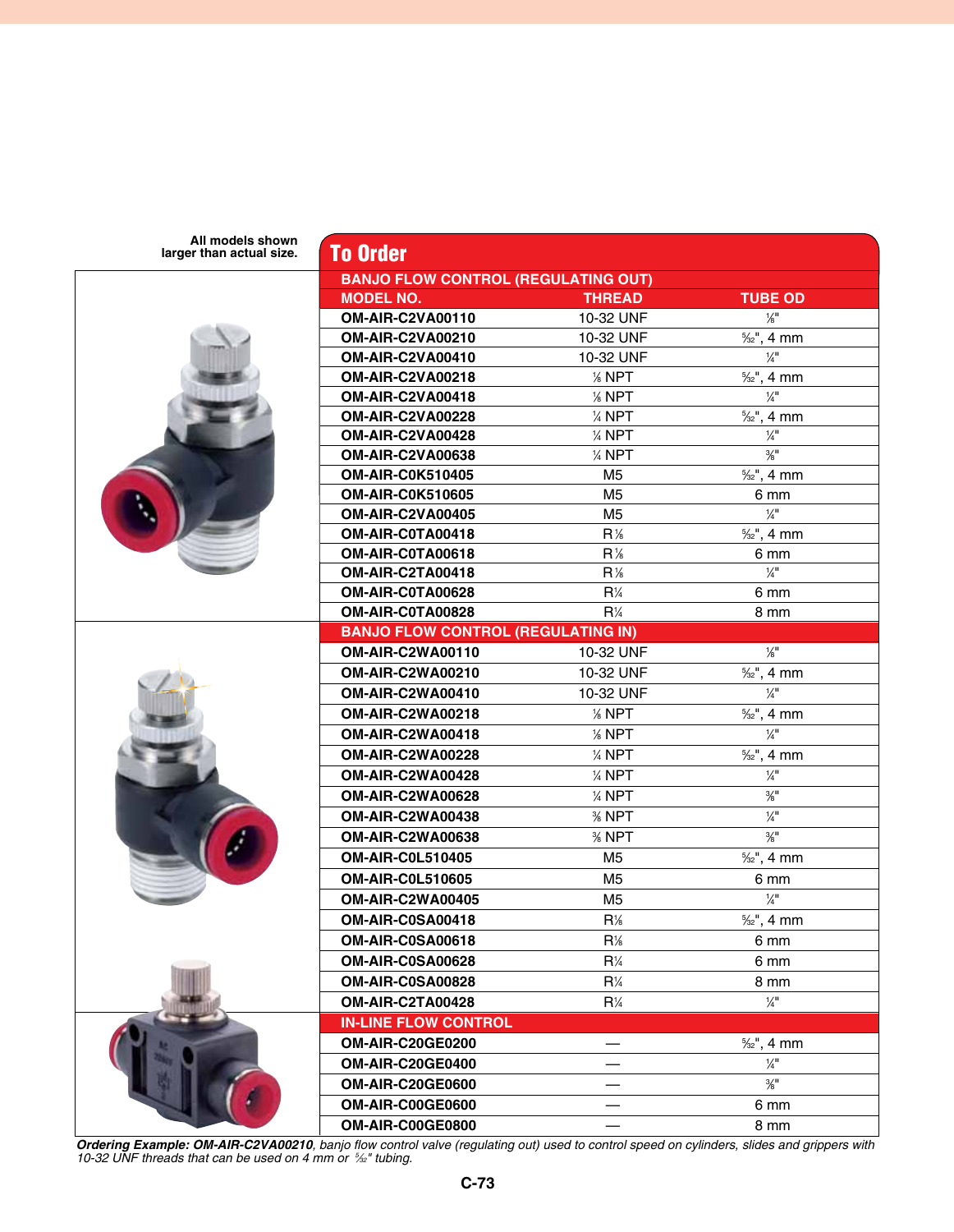| All models shown<br>larger than actual size. | <b>To Order</b>                        |                                                       |                                     |
|----------------------------------------------|----------------------------------------|-------------------------------------------------------|-------------------------------------|
|                                              | <b>STRAIGHT UNION (EQUAL)</b>          |                                                       |                                     |
|                                              | <b>MODEL NO.</b>                       | <b>TUBE OD</b>                                        | <b>TUBE OD</b>                      |
|                                              | OM-AIR-M20200100                       |                                                       | $\frac{1}{8}$                       |
|                                              | OM-AIR-C20200200                       |                                                       | $\frac{5}{32}$ ", 4 mm              |
|                                              | OM-AIR-C20200400                       |                                                       | $\frac{1}{4}$                       |
|                                              | OM-AIR-C20200600                       |                                                       | $\frac{3}{8}$ <sup>11</sup>         |
|                                              | OM-AIR-M00200300                       |                                                       | 3 mm                                |
|                                              | OM-AIR-C00200600                       |                                                       | 6 mm                                |
|                                              | <b>STRAIGHT UNION (UNEQUAL)</b>        |                                                       |                                     |
|                                              | OM-AIR-M20200201                       | $\frac{1}{8}$                                         | $\frac{5}{32}$ ", 4 mm              |
|                                              | OM-AIR-C00200604                       | $\frac{5}{32}$ ", 4 mm                                | 6 mm                                |
|                                              | OM-AIR-C20200402                       | $\frac{5}{32}$ ", 4 mm                                | $\frac{1}{4}$                       |
|                                              | OM-AIR-C20200604                       | $\frac{1}{4}$ <sup>11</sup>                           | $\frac{3}{8}$ <sup>11</sup>         |
|                                              | OM-AIR-C00200806                       | 6 mm                                                  | 8 mm                                |
|                                              | <b>UNION Y</b>                         |                                                       |                                     |
|                                              | OM-AIR-C20820200                       | $\frac{5}{32}$ ", 4 mm                                | $\frac{5}{32}$ ", 4 mm              |
|                                              | OM-AIR-C20820400                       | $\frac{1}{4}$ <sup>11</sup>                           | $\frac{1}{4}$                       |
|                                              | OM-AIR-C20820402                       | $\frac{1}{4}$                                         | $\frac{5}{32}$ ", 4 mm              |
|                                              | OM-AIR-C20820600                       | $\frac{3}{8}$ <sup>11</sup>                           | $\frac{3}{8}$ <sup>11</sup>         |
|                                              | OM-AIR-C20820604                       | $\frac{3}{8}$ <sup>11</sup>                           | $\frac{1}{4}$ <sup>11</sup>         |
|                                              | OM-AIR-C00820604                       | 6 mm                                                  | $\frac{5}{32}$ ", 4 mm              |
|                                              | <b>OM-AIR-C00840600</b>                | 6 mm                                                  | 6 mm                                |
|                                              | OM-AIR-C00820800                       | 8 mm                                                  | 8 mm                                |
|                                              | OM-AIR-C00820806                       | 8 mm                                                  | 6 mm                                |
|                                              | <b>UNION TEE</b>                       |                                                       |                                     |
|                                              | <b>OM-AIR-C006A0604</b>                | $\frac{5}{32}$ ", 4 mm                                | 6 mm                                |
|                                              | OM-AIR-C20600200                       | $\frac{5}{32}$ ", 4 mm                                | $\frac{5}{32}$ ", 4 mm              |
|                                              | <b>OM-AIR-C206A0402</b>                | $\frac{5}{32}$ ", 4 mm                                | $\frac{1}{4}$ <sup>11</sup>         |
|                                              | OM-AIR-C20600400                       | $\frac{1}{4}$ <sup>11</sup>                           | $\frac{1}{4}$                       |
|                                              | <b>OM-AIR-C206A0604</b>                | $\frac{1}{4}$                                         | $\frac{3}{8}$ <sup>11</sup>         |
|                                              | OM-AIR-C20600600                       | $\frac{3}{8}$ <sup>11</sup>                           | $\frac{3}{8}$ <sup>11</sup>         |
|                                              | <b>OM-AIR-C00600600</b>                | 6 mm                                                  | 6 mm                                |
|                                              | <b>OM-AIR-C006A0806</b>                |                                                       | 8 mm                                |
|                                              |                                        | 6 mm                                                  |                                     |
|                                              | <b>OM-AIR-C00600800</b><br><b>PLUG</b> | 8 mm                                                  | 8 mm                                |
|                                              | OM-AIR-C00040400                       |                                                       |                                     |
|                                              | OM-AIR-C20040400                       | $\frac{5}{32}$ ", 4 mm<br>$\frac{1}{4}$ <sup>11</sup> |                                     |
|                                              | OM-AIR-C20040600                       | $\frac{3}{8}$ <sup>11</sup>                           |                                     |
|                                              | OM-AIR-C00040600                       |                                                       |                                     |
|                                              | <b>OM-AIR-C00040800</b>                | 6 mm                                                  |                                     |
|                                              | <b>STEM REDUCER</b>                    | 8 mm                                                  |                                     |
|                                              |                                        |                                                       |                                     |
|                                              | OM-AIR-C00230804                       | $\frac{5}{32}$ ", 4 mm                                | 8 mm<br>$\frac{1}{8}$ <sup>11</sup> |
|                                              | OM-AIR-C20230201                       | $\frac{5}{32}$ ", 4 mm<br>$\frac{1}{4}$               |                                     |
|                                              | OM-AIR-C20230402                       | $\frac{3}{8}$ <sup>11</sup>                           | $\frac{5}{32}$ ", 4 mm              |
|                                              | OM-AIR-C20230604                       |                                                       | $\frac{1}{4}$ <sup>11</sup>         |
|                                              | OM-AIR-C00230604                       | $\frac{5}{32}$ ", 4 mm                                | 6 mm                                |
|                                              | OM-AIR-C00230806                       | 6 mm                                                  | 8 mm                                |

*Ordering Example: OM-AIR-C20820402, "Y" union converts one 1 ⁄4" tube supply air into two 5 ⁄32" feeds.*